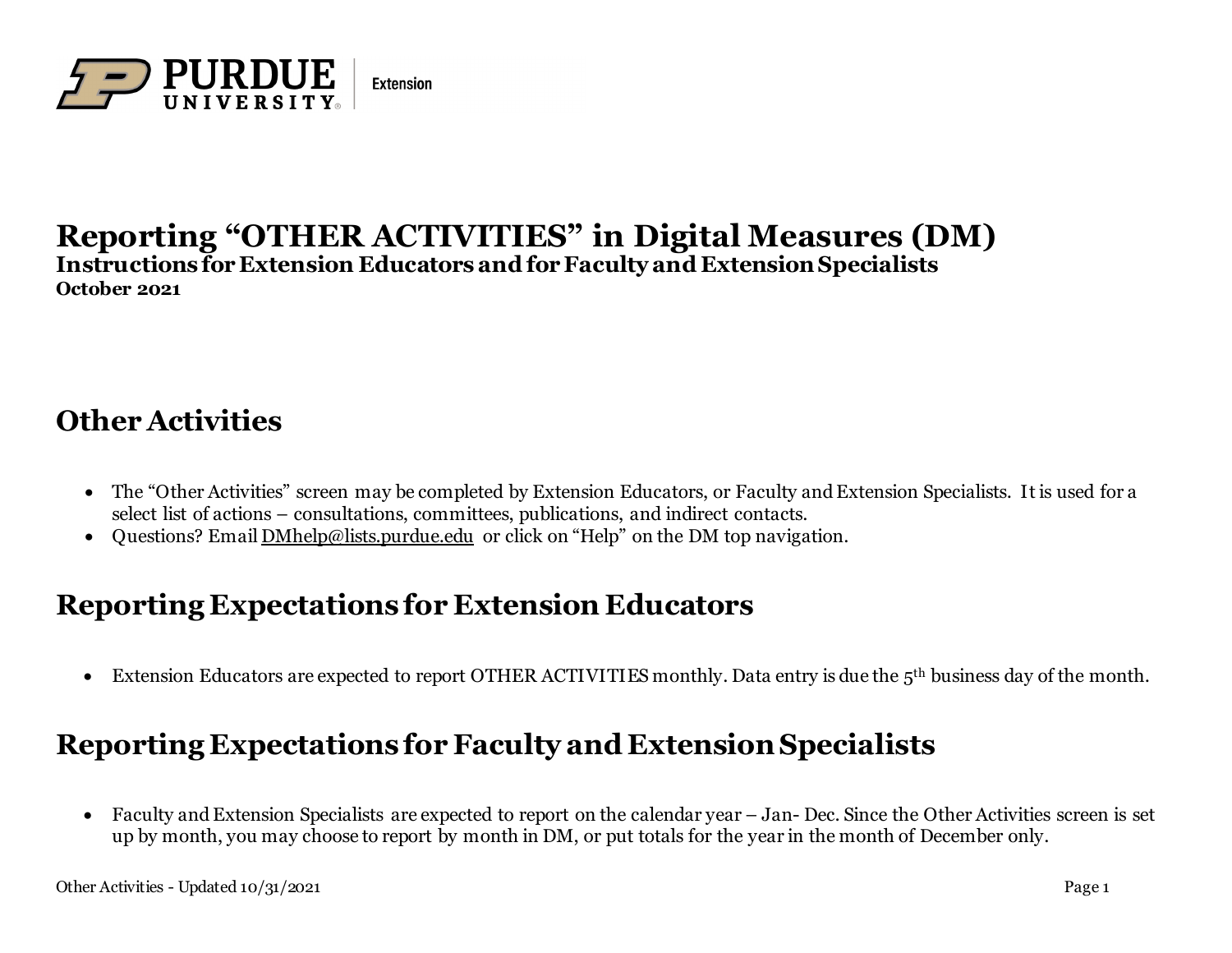

# **Step-by-step instructions– Other Activities**



- Instructions, information, and login access are posted on the College of Agriculture DM site: <https://ag.purdue.edu/arge/digitalmeasures/>
- Login using BoilerKey
- If you need help, or have a question, please email  $\underline{\text{DMhelp@lists}}, \underline{\text{burdue}}$ .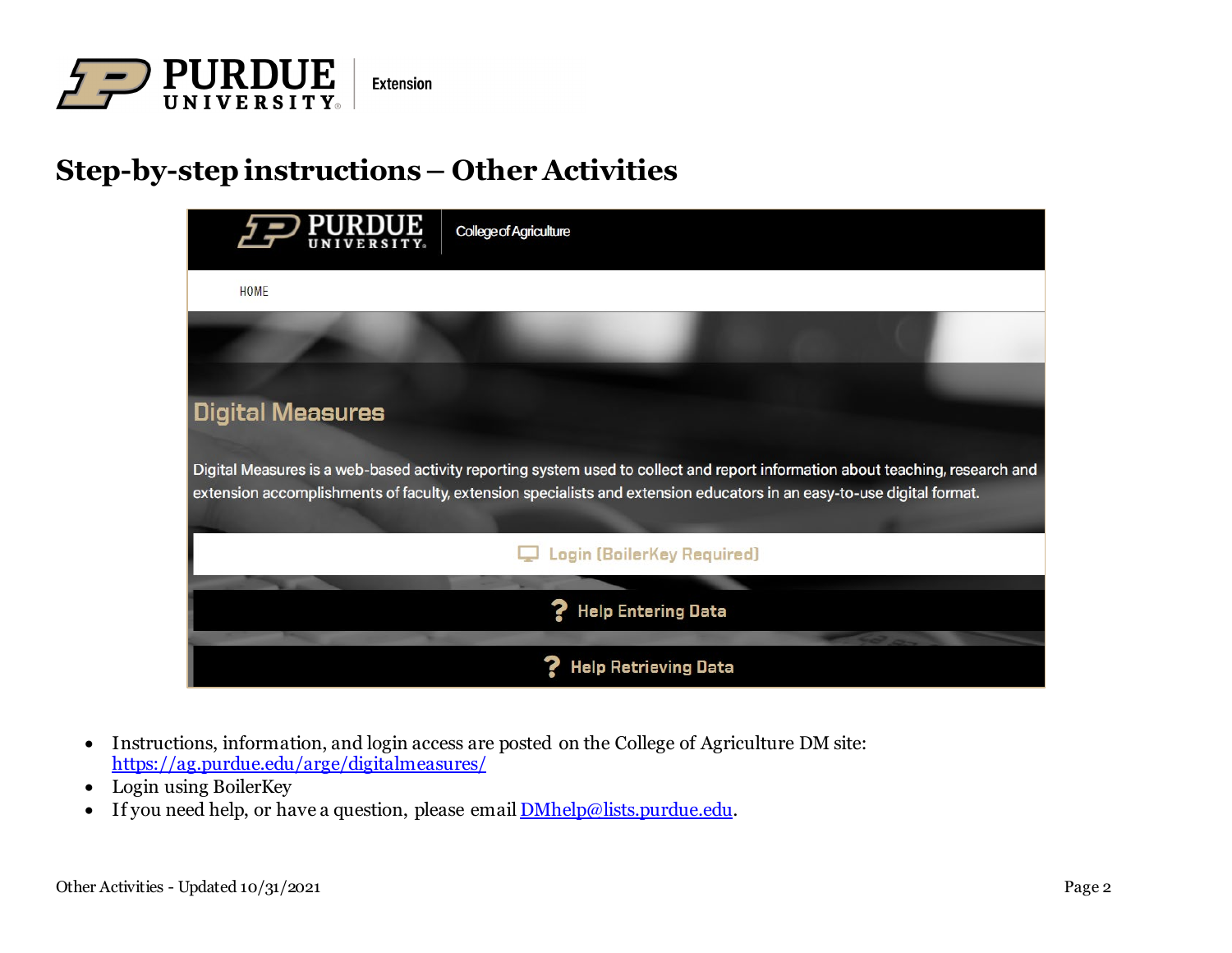

• Locate the Extension section and select Other Activities

 $\times$  Extension

Extension Educators and Specialists - Learning Events | Impact Statements | Other Activities

### **Add New**

• Start your Other Activity reporting by selecting the ADD NEW button.

| <b>く Other Activities</b>                                                                                                                                                                                                                                                                                                    | $\begin{array}{c} \n\Omega \n\end{array}$<br><b>Search Other Activities</b><br>Search Tips |
|------------------------------------------------------------------------------------------------------------------------------------------------------------------------------------------------------------------------------------------------------------------------------------------------------------------------------|--------------------------------------------------------------------------------------------|
| This screen may be completed by Extension Educators, Specialists or Faculty. It is used for a specific list of metrics - consultations, community committees/boards/coalitions, popular press (educational articles in the<br>newspaper, a newsletter, or TV/Radio spots), professional publications, and indirect contacts. |                                                                                            |
| Questions? Email DMhelp@lists.purdue.edu or click on "?" in the top menu bar.<br>Click here for instructions.                                                                                                                                                                                                                |                                                                                            |
| $\hat{\mathbb{m}}$<br>Duplicate<br><b>Add New</b>                                                                                                                                                                                                                                                                            | <b>Select Columns</b><br>$\rightarrow$<br>$\leftarrow$                                     |
| <b>Filters: None</b>                                                                                                                                                                                                                                                                                                         |                                                                                            |
| Month / Year                                                                                                                                                                                                                                                                                                                 | $\overline{\phantom{a}}$                                                                   |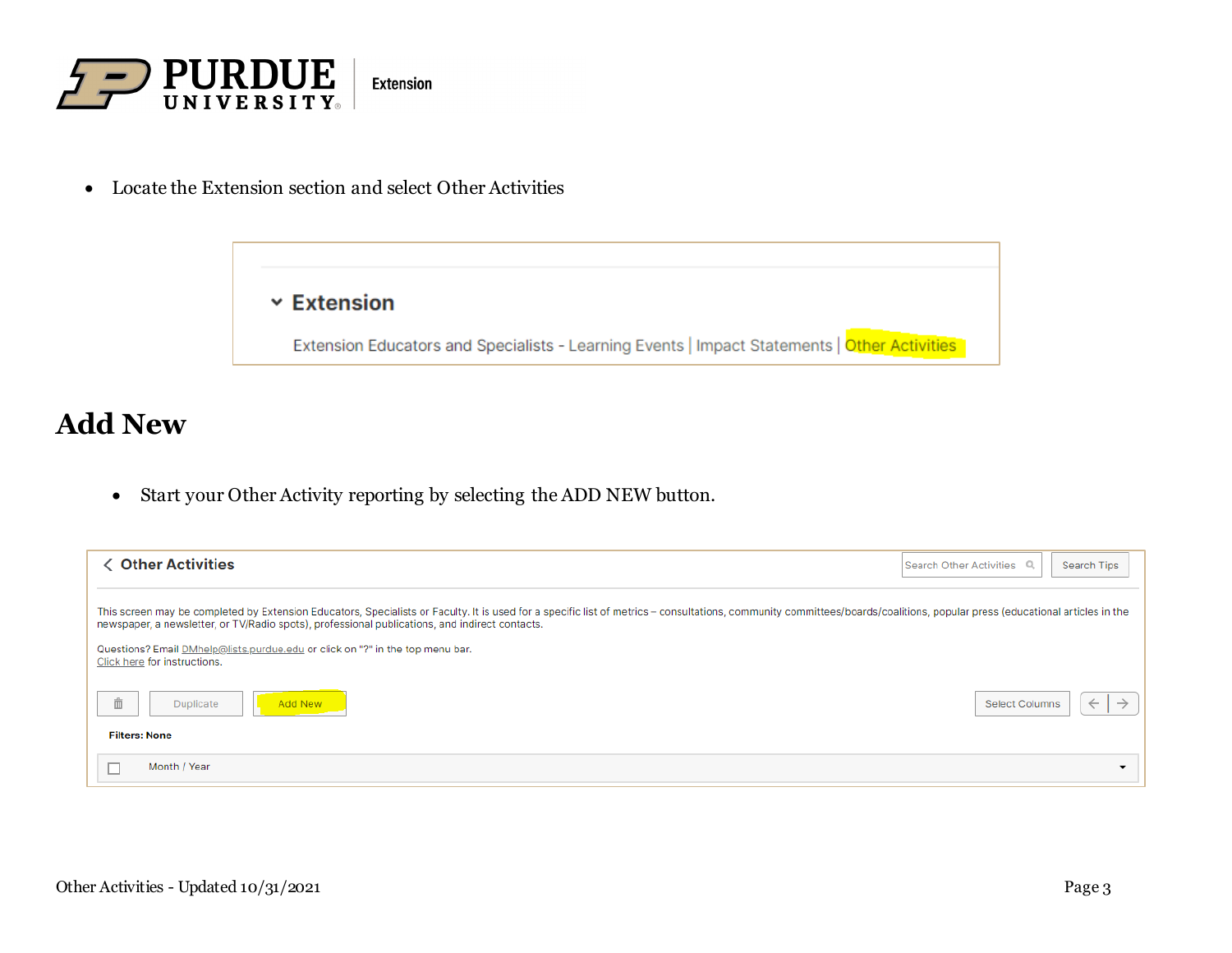

## **Month / Year\***



- Select month from drop down lists.
- Enter the year.

NOTE: Faculty and Extension Specialists *only* may choose to report for the month or to put totals for the year in December.

#### **Save**



• Save the month in which you are going to report your "Other Activities."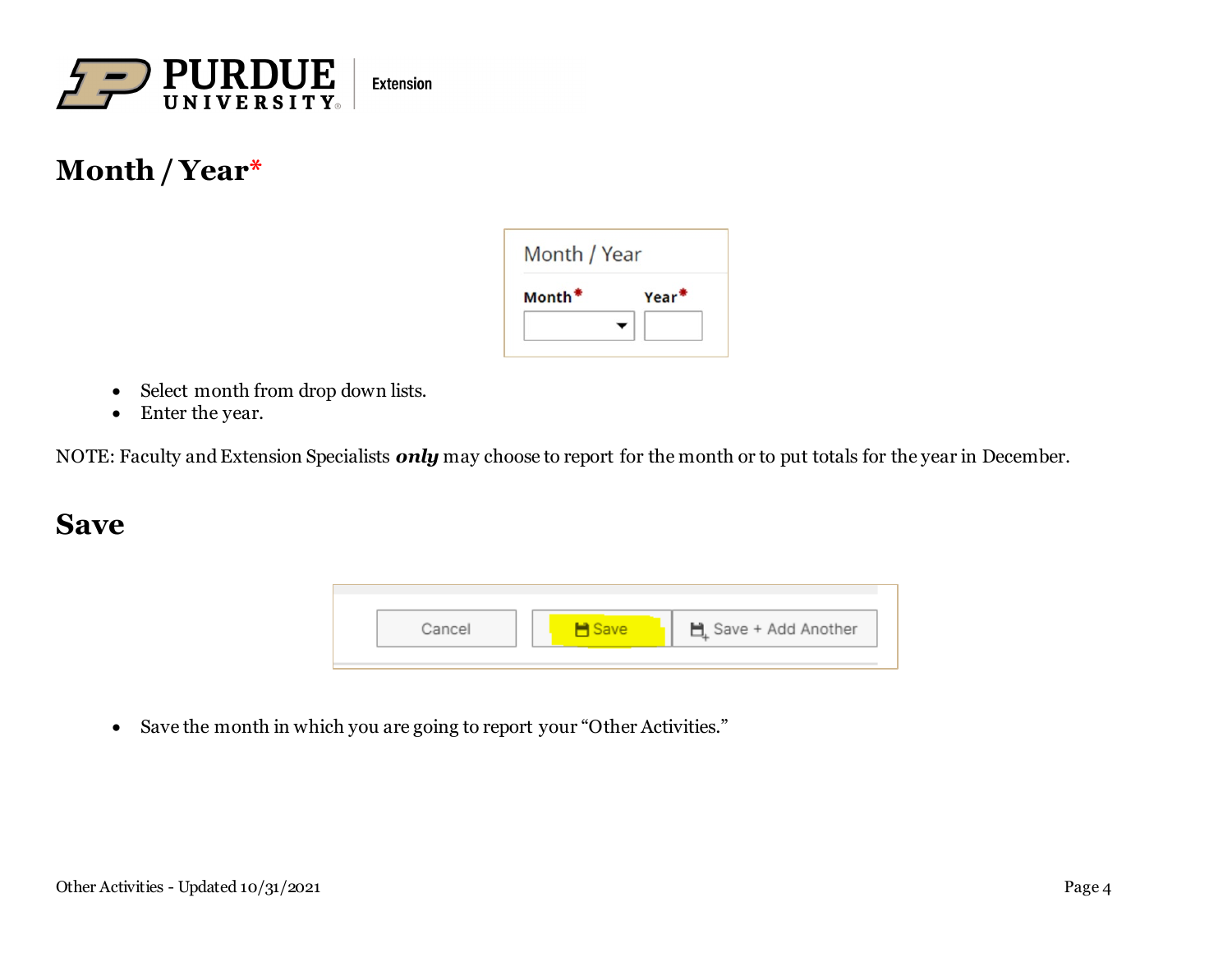

|   | <b>く Other Activities</b>                                                                                                                                                                                       |                      |                                                                                                                                                                                                                            | Search Other Activities Q<br>Search Tips |                          |
|---|-----------------------------------------------------------------------------------------------------------------------------------------------------------------------------------------------------------------|----------------------|----------------------------------------------------------------------------------------------------------------------------------------------------------------------------------------------------------------------------|------------------------------------------|--------------------------|
|   | newspaper, a newsletter, or TV/Radio spots), professional publications, and indirect contacts.<br>Questions? Email DMhelp@lists.purdue.edu or click on "?" in the top menu bar.<br>Click here for instructions. |                      | This screen may be completed by Extension Educators, Specialists or Faculty. It is used for a specific list of metrics - consultations, community committees/boards/coalitions, popular press (educational articles in the |                                          |                          |
| 面 | Duplicate<br>Add New                                                                                                                                                                                            |                      |                                                                                                                                                                                                                            | <b>Select Columns</b><br>$\leftarrow$    | $\rightarrow$            |
|   | <b>Filters: None</b>                                                                                                                                                                                            |                      |                                                                                                                                                                                                                            |                                          |                          |
|   | Month, Month / Year                                                                                                                                                                                             | ▼ Year, Month / Year | Created<br>$\overline{\phantom{a}}$                                                                                                                                                                                        | • Last Saved                             | $\overline{\phantom{a}}$ |
|   | <b>November</b>                                                                                                                                                                                                 | 2021                 | October 20, 2021                                                                                                                                                                                                           | October 20, 2021                         |                          |
|   | October                                                                                                                                                                                                         | 2021                 | October 16, 2021                                                                                                                                                                                                           | October 16, 2021                         |                          |
|   |                                                                                                                                                                                                                 |                      |                                                                                                                                                                                                                            |                                          |                          |

• Then select that month's entry to open it and input your activities. This may seem like an extra step to save the month first. But it is helpful to have that month saved first, then move to the next level of entering your activities.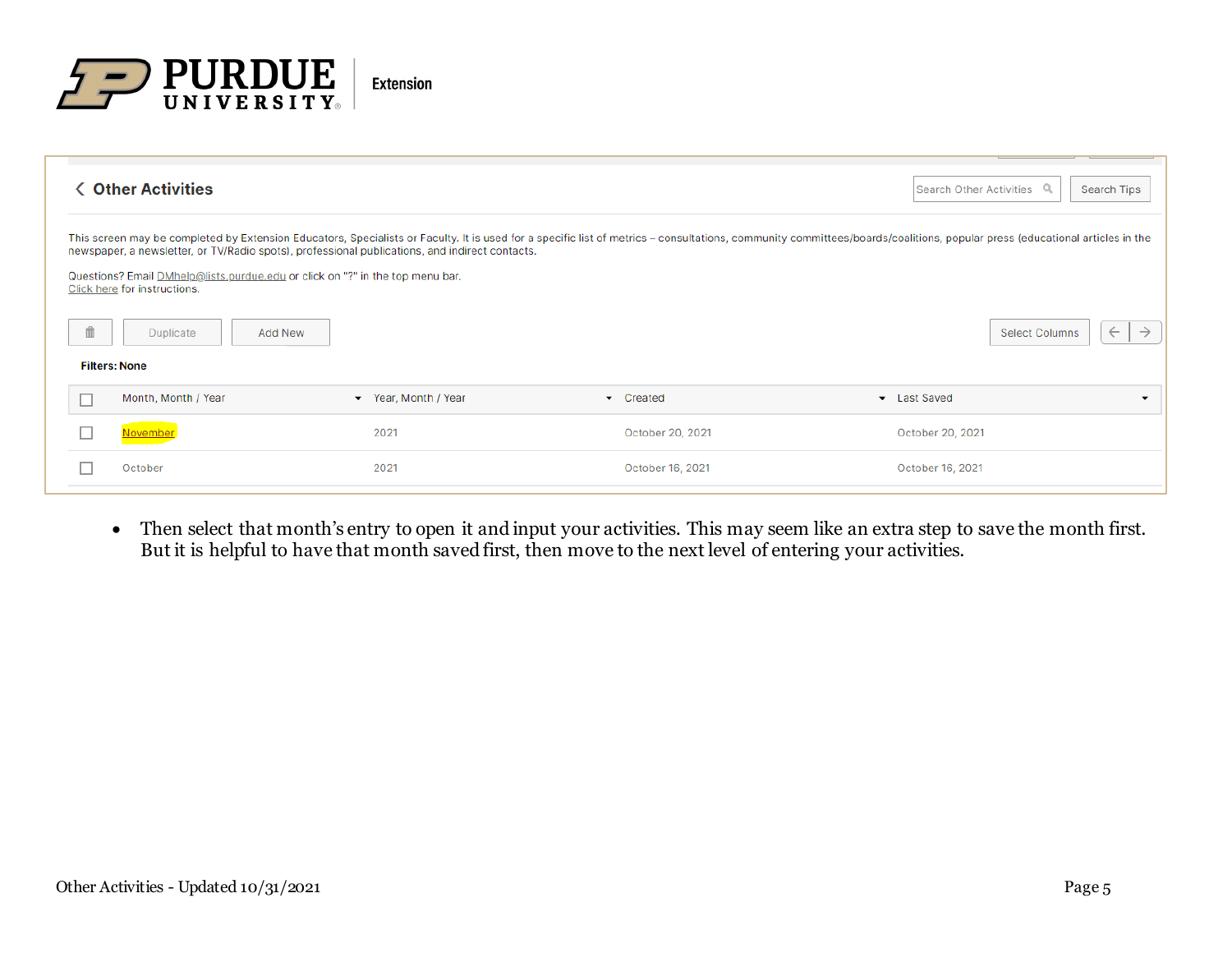

| <b>Edit Other Activities</b>                                                      | Cancel | <b>■</b> Save | Save + Add Another |
|-----------------------------------------------------------------------------------|--------|---------------|--------------------|
| Click here for instructions.                                                      |        |               |                    |
| Month / Year H @                                                                  |        |               |                    |
| Month <sup>*</sup> H Year <sup>*</sup> H<br>2021 間<br>Nove                        |        |               |                    |
| I have no activities to report this month. <sup>H</sup> <sup>@</sup><br>П.        |        |               |                    |
| NIFA Critical Issues <sup>●</sup>                                                 |        |               |                    |
| > 1 Climate Change, Natural Resources and the Environment, and Sustainable Energy |        |               |                    |
| > 2 Workforce Development                                                         |        |               |                    |

### **I have no activities to report this month.**



- If none of the activities occurred for you during the month, select this box. Next, click on SAVE and you have completed this screen for the month.
- If you have activities to report, skip this item.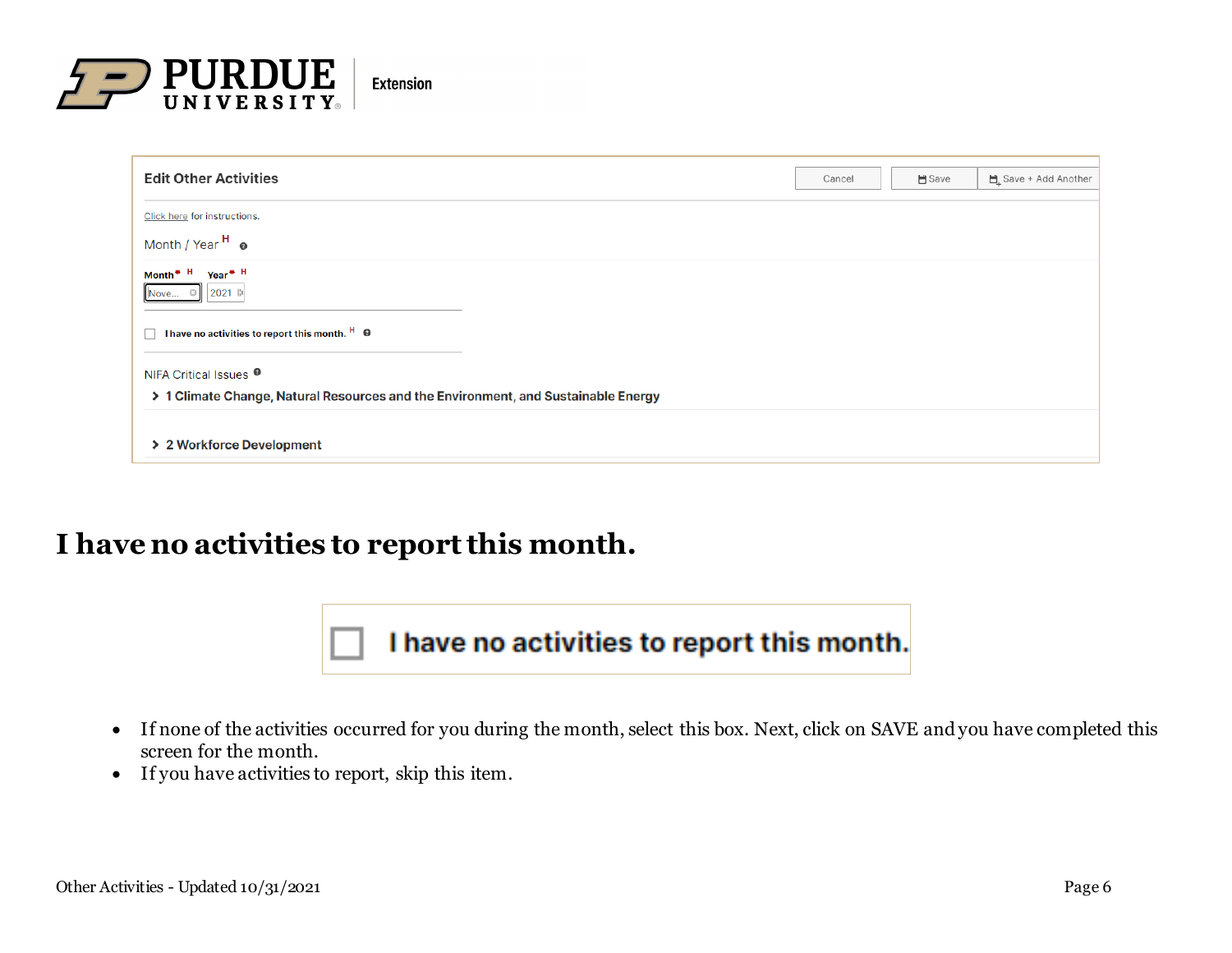

## **NIFA Critical Issues**

- Choose one of the seven NIFA Critical Issues.
- Descriptions of, and examples for, the NIFA Critical Issues are posted here:<https://puext.in/NIFA-Critical-Issues>

→ 1 Climate Change, Natural Resources and the Environment, and Sustainable Energy > 2 Workforce Development > 3 Positive Youth Development and 4-H Opportunities > 4 Big Data, Internet of Things, Broadband Access, Digital Literacy, Inclusion, and Innovation > 5 Human, Family, and Community Health > 6 Food Production, Security, and Safety > 7 Urban Agriculture and Urban Extension

- *Most Faculty, Specialists or Educators will pick just one* NIFA Critical Issue.
	- o This depends on your role. If your work involves more than one NIFA Critical Issue, you can select more than one. *However,* please be practical about this. If picking a lot of NIFA Critical Issues and tracking them takes up a great deal of your time, you need to select fewer categories and fit in the work you do.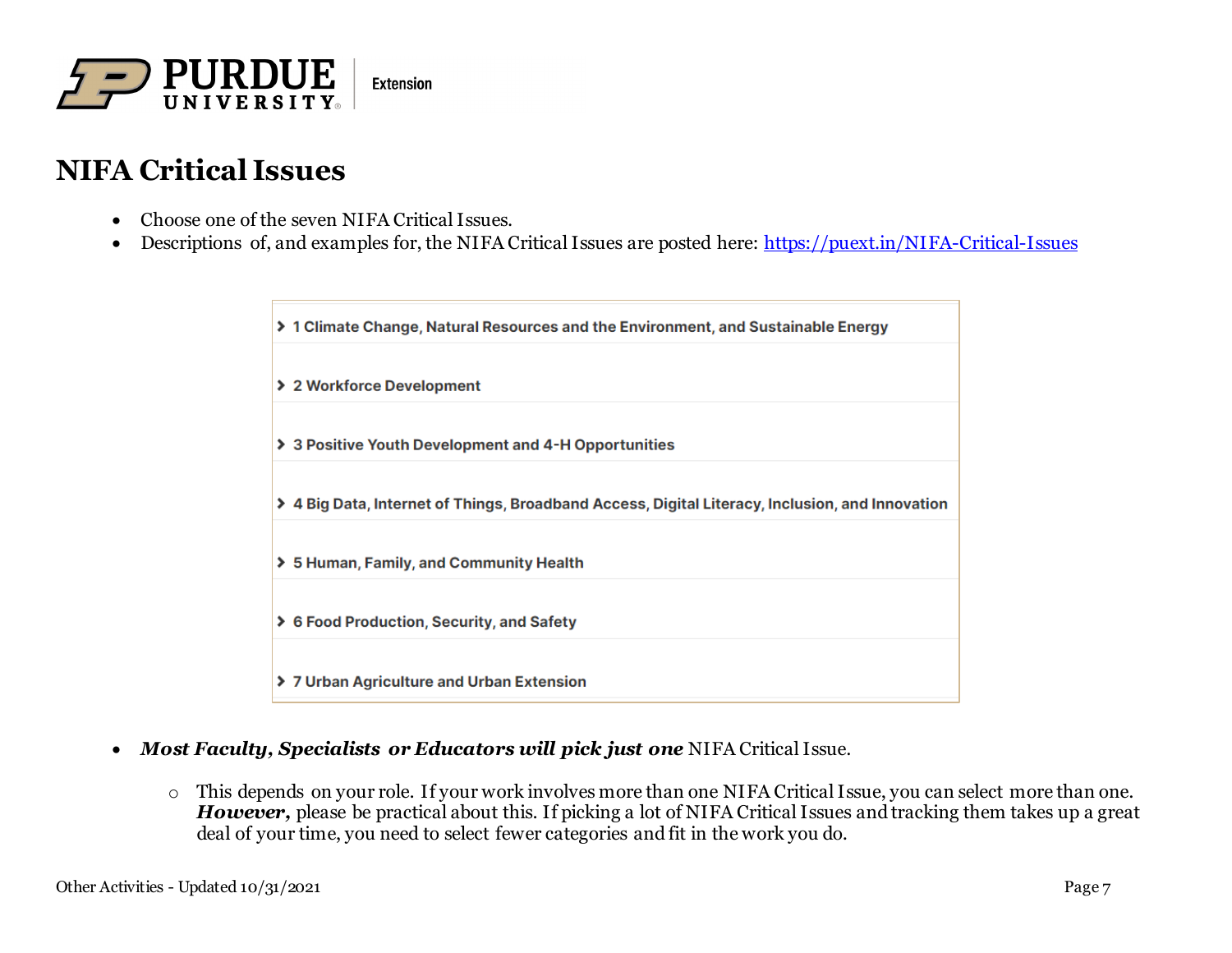

- Some Extension personnel may select more than one based on their role. Here are some possible examples.
	- o ANR Specialists or Educators may report ag efforts in
		- "6 Food Production, Security, and Safety", and
		- $" '1 Climate change, natural resources and the environment, and sustainable energy".$
	- o HHS Educators who are involved with ServSafe will select:
		- $\blacksquare$  "2 Workforce Development", but may also have other activities in
		- "5 Human, Family, and Community Health".
	- o CD Educators, based on their activities, might select these two:
		- "2 Workforce Development", and
		- "5 Human, Family, and Community Health".
	- o 4-H Educators who are also the ANR Educator, may record data in:
		- $\bullet$  "3 Positive youth development and 4-H opportunities" and
		- "7 Urban Agriculture and Urban Extension".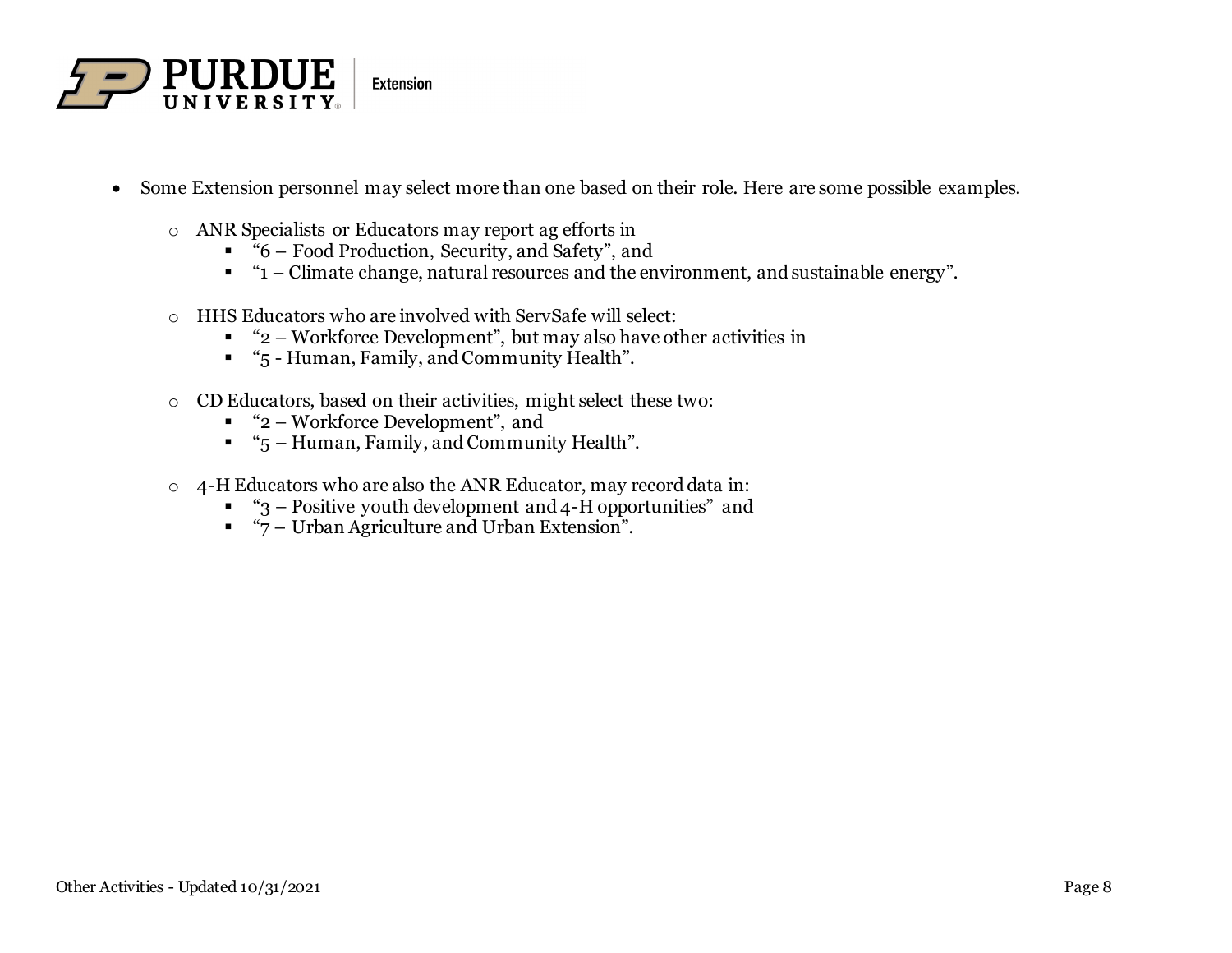

## **Enter Totals for the Month**

| WFD 1. # of Educational Consultations (in person,<br>by phone, email, or technology) <sup>©</sup>               |                                                                    |                                                                    |
|-----------------------------------------------------------------------------------------------------------------|--------------------------------------------------------------------|--------------------------------------------------------------------|
| WFD 2. # of Community Committees / Boards /<br>Coalitions active this month <sup><math>\bm{\Theta}</math></sup> |                                                                    |                                                                    |
| <b>WFD 3a. # Popular Press Educational Articles</b><br>(Newspapers, Newsletters, TV/Radio spots) <sup>@</sup>   | WFD 3b. Popular Press - Youth (# of Indirect<br>Contacts) $\Theta$ | WFD 3c. Popular Press - Adult (# of Indirect<br>Contacts) $\Theta$ |
| WFD 4a. Professional - Extension Publications <sup>@</sup>                                                      | WFD 4b. Professional - Research Publications <sup>@</sup>          |                                                                    |
| WFD 5. # of Indirect Contacts via technology<br>(posted, static, educational flyers or publications)<br>◉       |                                                                    |                                                                    |
|                                                                                                                 |                                                                    |                                                                    |

"OtherActivities" are five select EDUCATIONAL actions:

1. Educational Consultations,

2. Community Committees / Boards / Coalitions,

3a. Popular Press Educational Articles, 3b. Popular Press – Youth, 3c. Popular Press - Adult,

4a. Professional – Extension Publications, 4b. Professional – Research Publications, and

5. Indirect Contacts.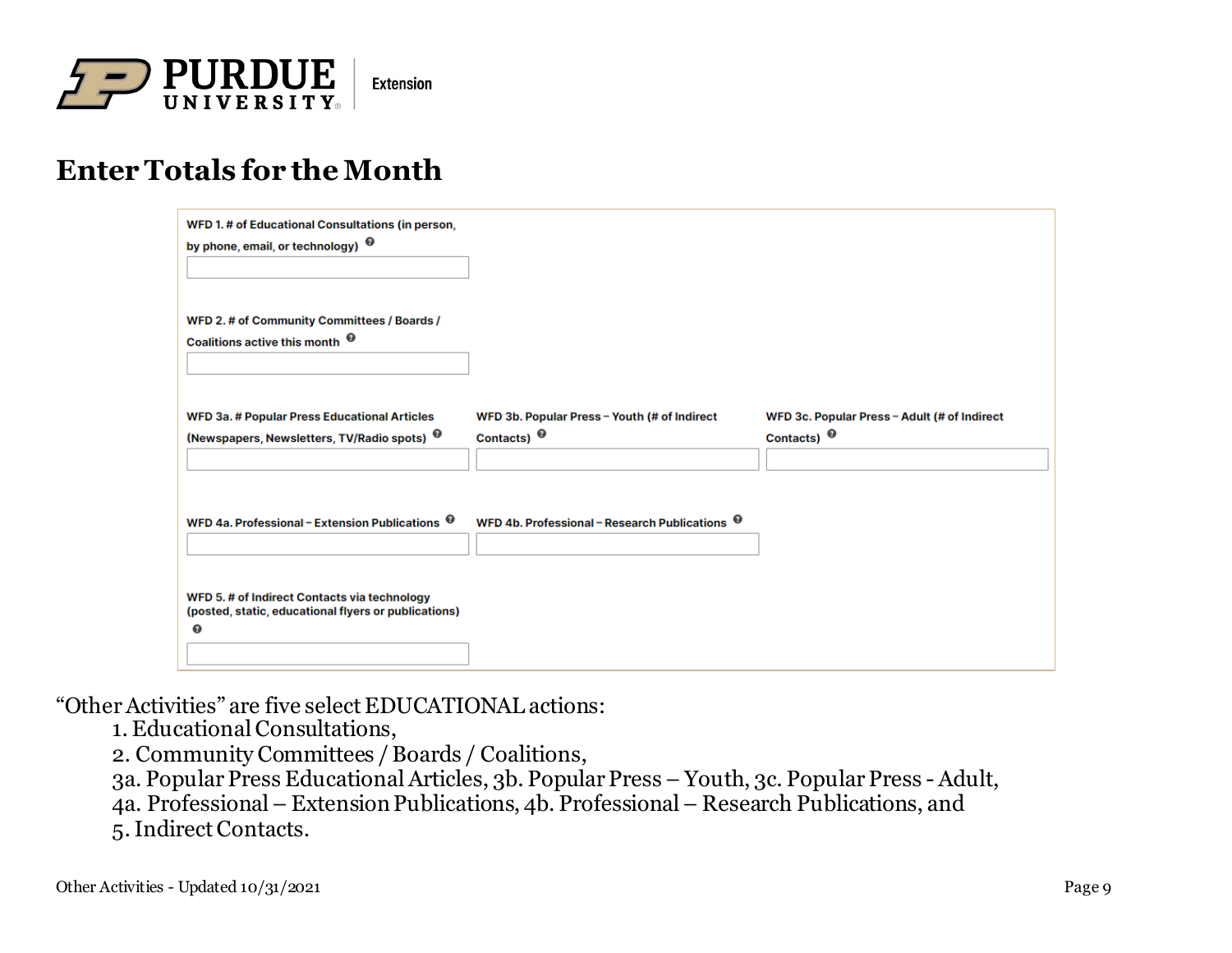

#### Consultations with clients (in person, via phone, email or technology)

- Consultations are when clients seek out Faculty, Extension Specialists or Educators to get education/information about a particular issue, need, or concern. It is an "education moment." These are *not* planned, scheduled events. Some examples may be:
	- o A family may visit with an Educator for help in mapping out their farm succession plan.
	- o A couple may discuss finances with an Educator to identify ways to increase savings or reducedebt.
	- A Specialist or Educator may go on a farm visit to help a farmer with a livestock issue.
	- o An Educator may work with a 4-H high school senior on writing for scholarship or application.
	- o A homeowner may bring in a sample of a leaf from the tree in their yard to get help from theEducator to determine what is wrong and what actions can be taken.
	- o A Specialist may receive a call or email from a farmer asking for information about drainagesystems.
	- o A client asks about a topic and you provide them with an Extension publication.
- The following are examples of interactions that are *not* consultations reported in DM:
	- o Giving a form, URL for website, or number to client.
	- o Sharing instructions on how to enter information, or locate a form, on the website.
	- o Discussing online systems, enrollment questions and guidance, or available projects.
	- o Communicating with other Purdue Faculty, Specialists, staff, or County staff.
	- o Recruitment of members (e.g., going into classrooms to promote 4-H and encouraging youth to join).
- Put the *total number* of consultations (in person, by phone, email or technology) for this month.

#### Community committees, boards, or coalitions

- These are *community-based*, or *community-generated*, committees (not Extension committees) on which Faculty, Extension Specialists, or Educators serve as members and represent Extension. Some examples may be:
	- o College Success Coalition
	- o Soil andWater Conservation District
	- o County Park Board
	- o Health Coalition
	- o Area Planning Committee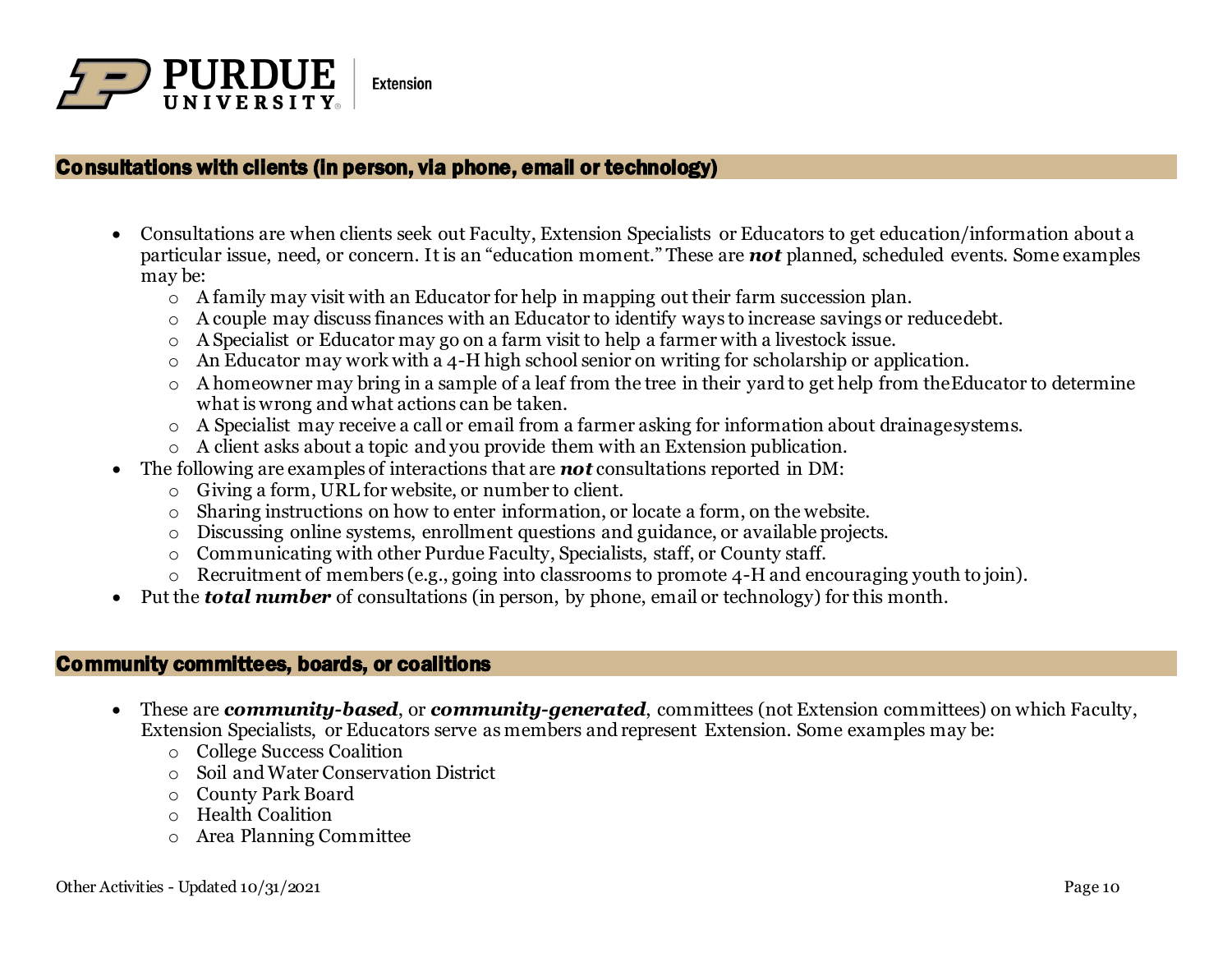

- o Leadership \_\_\_ County
- These are *not* committees that Extension organizes or leads, for example: Fair Board, Homemaker Planning Committee, Master Gardener committees.
- Put the *total number* of committees that were active this month.
- If you didn't have any committees, put a zero.

#### Popular Press – educational articles, newsletters, TV/Radio spots/interviews

- These are for educational efforts or sharing of information / findings. Examples are:
	- o Educational articles published in the newspaper.
	- o Educational segment/interview on TV, or an educational spot/interview on the radio.
	- o Educational newsletters created and distributed to a group of individuals or mailing list.
- These are *not* marketing, promotion, advertising, lists of activities, recruitment, or instructions about where to meet, etc.
- For *each* educational effort, INDIRECT CONTACTS are reported. The media newspaper, TV, radio can tell you their "market" or "reach". Use that number to indicate # of adults (indirect contacts). If you distribute newsletters, you can use the # of youth and/or # of adults to whom you sent the newsletter.
- 3a. # of popular press educational articles via newsletters and/ or TV Radio Spots *put the total number* of educational newsletters you produced and/or articles/interviews conducted for TV or Radio Spots for the month.
- 3b. # of indirect contacts YOUTH and/or 3c. # of indirect contacts ADULT *put the total number* of youth and/or adults who received your educational newsletter or read the newspaper, or watched the TV program, or listened to the radio spot.
- If you didn't have any popular press, put zeroes.

#### **Publications**

- Extension Publications education articles or curricula / materials published (new or revised) by Purdue Agriculture Communications or other publishing entity; and
- Research publications research articles published.